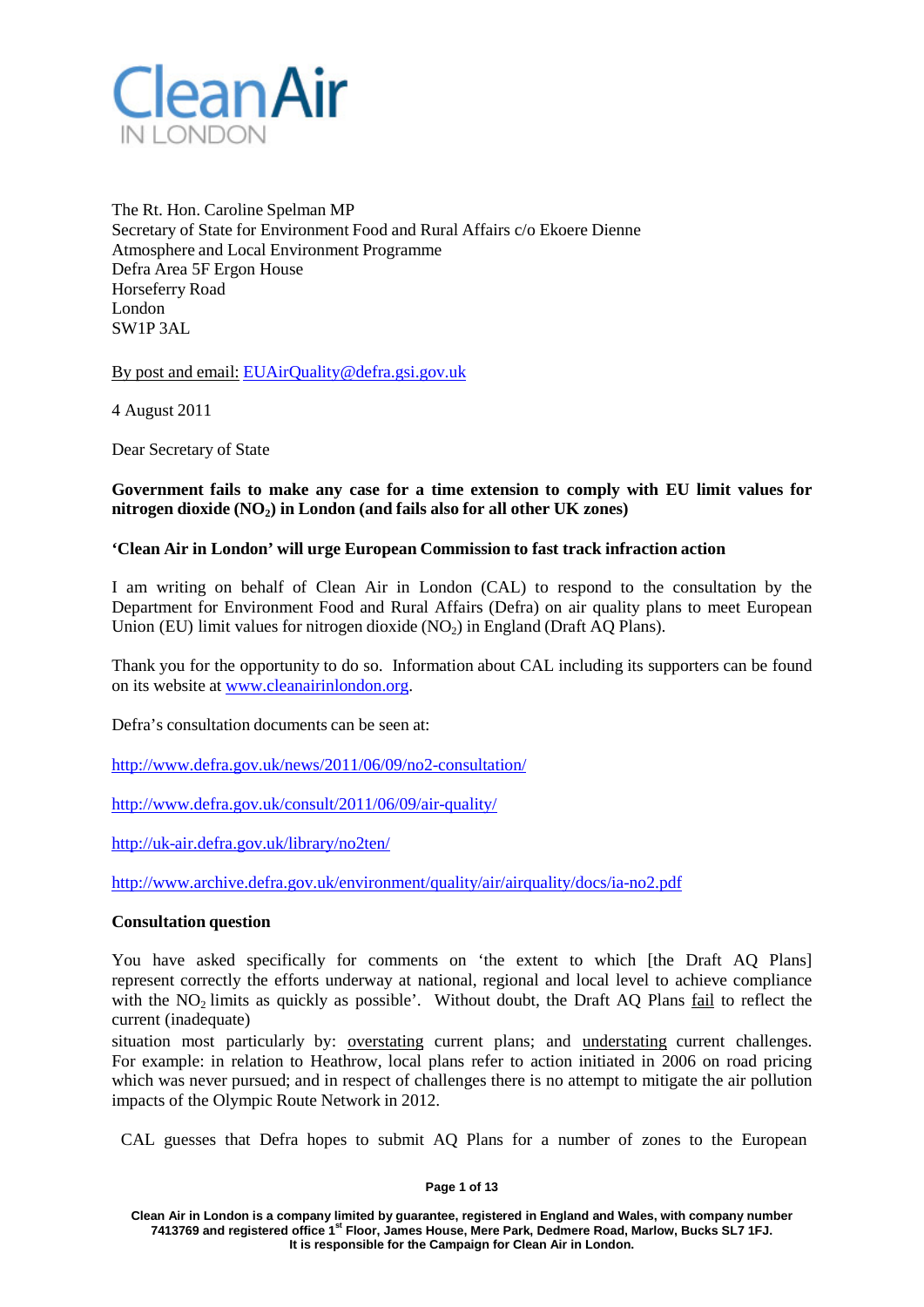

Commission by 30 September 2011 as part of a time extension notification to delay compliance with the  $NO<sub>2</sub>$  limit values (TEN) in those zones and/or agglomerations.

In CAL's view, the Draft AO Plans fail to justify a time extension for  $NO<sub>2</sub>$  in London or anywhere else in the UK and do not meet the requirement to keep the exceedance period as short as possible.

### **Summary**

World Health Organisation Air Quality Guidelines (AQG) offer guidance in reducing the health impacts of air pollution.

Two EU limit values for  $NO<sub>2</sub>$ , which align with the AQG, have been in legislation since 1999 and required to be met under European and UK law since 1 January 2010. These are an annual mean concentration of 40 micrograms per cubic metre  $(\mu g/m^3)$  and an hourly mean concentration of 200  $\mu$ g/m<sup>3</sup> not to be exceeded more than 18 times in a calendar year.

London has the highest mean concentrations of  $NO<sub>2</sub>$  of all 27 capital cities in Europe. Concentrations of  $NO<sub>2</sub>$  in Marylebone Road far exceeded legal limits in 2010 with an annual mean of 98  $\mu$ g/m<sup>3</sup> and 534 exceedances of the hourly standard. Concentrations are likely to be similar in many other parts of London.

The Government has known for many years that these obligations would be challenging to meet and yet has failed to act appropriately. It seems to have put its faith in European engine emission standards even when these were shown not to have been performing as expected. Worse, the current and previous Governments have encouraged the rising volume of traffic on UK roads and the progressive dieselisation of the light vehicle market since 2000. Instead we need fewer and cleaner vehicles.

The EU directive on ambient air and cleaner air for Europe (AQ Directive) entered into force on 11 June

2008. It reconfirmed the  $NO<sub>2</sub>$  limit values and included a time extension mechanism. The time extension mechanism required certain actions to be taken by 1 January 2010 and allowed Member States to apply for a time extension until 1 January 2015 to comply with  $NO<sub>2</sub>$  limit values subject to strict conditions. Key conditions include the need to: show all possible actions were taken to meet the  $NO<sub>2</sub>$  limit values by the original deadline; and 'demonstrate how conformity will be achieved with the limit values before the new deadline'.

Having signed up to the new AQ Directive as recently as 2008, the Government is now saying it can't or won't comply in London with the  $NO<sub>2</sub>$  hourly limit value until 2015 and the  $NO<sub>2</sub>$  annual limit value until

2025. This is despite the Mayor of London showing as recently as December 2010 how the  $NO<sub>2</sub>$ limit values could be complied with in full in London by 2015 and The City of London Corporation publishing a report showing how the  $NO<sub>2</sub>$  limit values could be attained even in the most polluted streets by 2015.

There is no evidence in the Draft AQ Plans to support a time extension beyond 1 January 2010 to comply with the  $NO<sub>2</sub>$  limit values. In contrast, there is evidence the Government is or plans to lobby the European Commission to scrap or weaken the  $NO<sub>2</sub>$  limit value(s). Commissioner Potočnik, Commissioner for the Environment, has made clear *'limit values or timetables are not*

### **Page 2 of 13**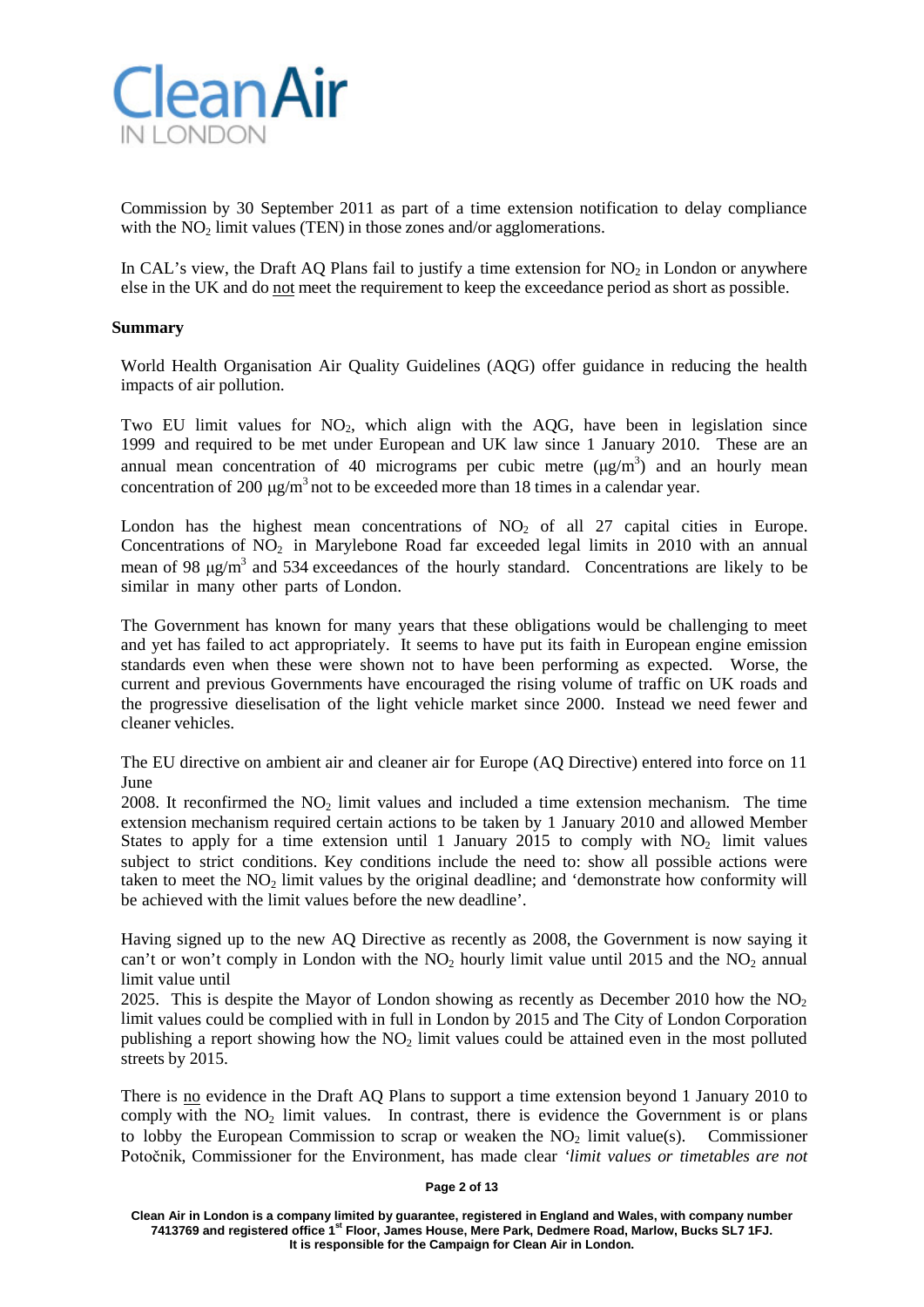

*negotiable'*. The UK therefore faces the prospect of infraction action by late 2011 or in early 2012 in the months leading up to the Olympic and Paralympic Games and fines of perhaps £300m per annum in due course thereafter.

CAL is concerned particularly that the Government's steps to deal with the problem are not yet backed by adequate transport or other measures. CAL is also concerned that your Draft AQ Plans do not include specific measures for 2012 to protect public health and comply fully with legal standards e.g. during the Queen's Diamond Jubilee and the Olympic and Paralympic Games.

In CAL's view, the only measure likely to meet substantially all the above requirements is a network of additional 'Clean Air Zones' for road transport in central and inner London and around Heathrow. It should be combined with ambitious other measures. Further details of CAL's proposal were set out in its response to the City of Westminster's recent consultation on its Draft Air Quality Plan. CAL has attached that response which forms part of this response to Defra.

In summary, CAL:

- i. wants the Government and the Mayor of London to comply fully with air quality laws;
- ii. wants the European Commission to commence infraction action against the UK at the earliest opportunity to enforce  $NO<sub>2</sub>$  limit values (and those for dangerous airborne particles  $(PM_{10})$  if necessary);
- iii. considers it totally unacceptable that the UK and perhaps London should be facing largely through the Government's inaction – the prospect of unlimited lump sum and daily fines, perhaps

totalling £300m per annum, for breaching  $NO_2$  and/or  $PM_{10}$  limit values; and

iv. wants the Government and the Mayor to act with urgency to reduce through all necessary measures harmful transport emissions and other air pollutants to comply in full with limit values by their due deadlines.

In practice, this means that if the Government and the Mayor make all necessary efforts now, the UK can still avoid EU fines.

The Government fails to make any case for a time extension to comply with EU limit values for NO2 in London (and fails also for all other UK zones for one or more reasons). CAL cannot understand why the Government has produced Draft AQ Plans that show breaches of  $NO<sub>2</sub>$  limit values in London until 2025 unless it is part of some elaborate and misguided ruse.

## **Background**

The need to take action to reduce sharply concentrations of  $NO<sub>2</sub>$  and emissions of oxides of nitrogen

(NOx) in London should come as no surprise to the Government given that:

- i. London has for long had the highest annual mean and background concentrations of  $NO<sub>2</sub>$  of any of the 27 capital cities in Europe;
- ii. the Air Quality Expert Group published a report titled 'Nitrogen dioxide in the United Kingdom' as long ago as 2004 that warned of the potential consequences of increasing primary  $NO<sub>2</sub>$  emissions (e.g. from buses) and the increasing dieselisation of

### **Page 3 of 13**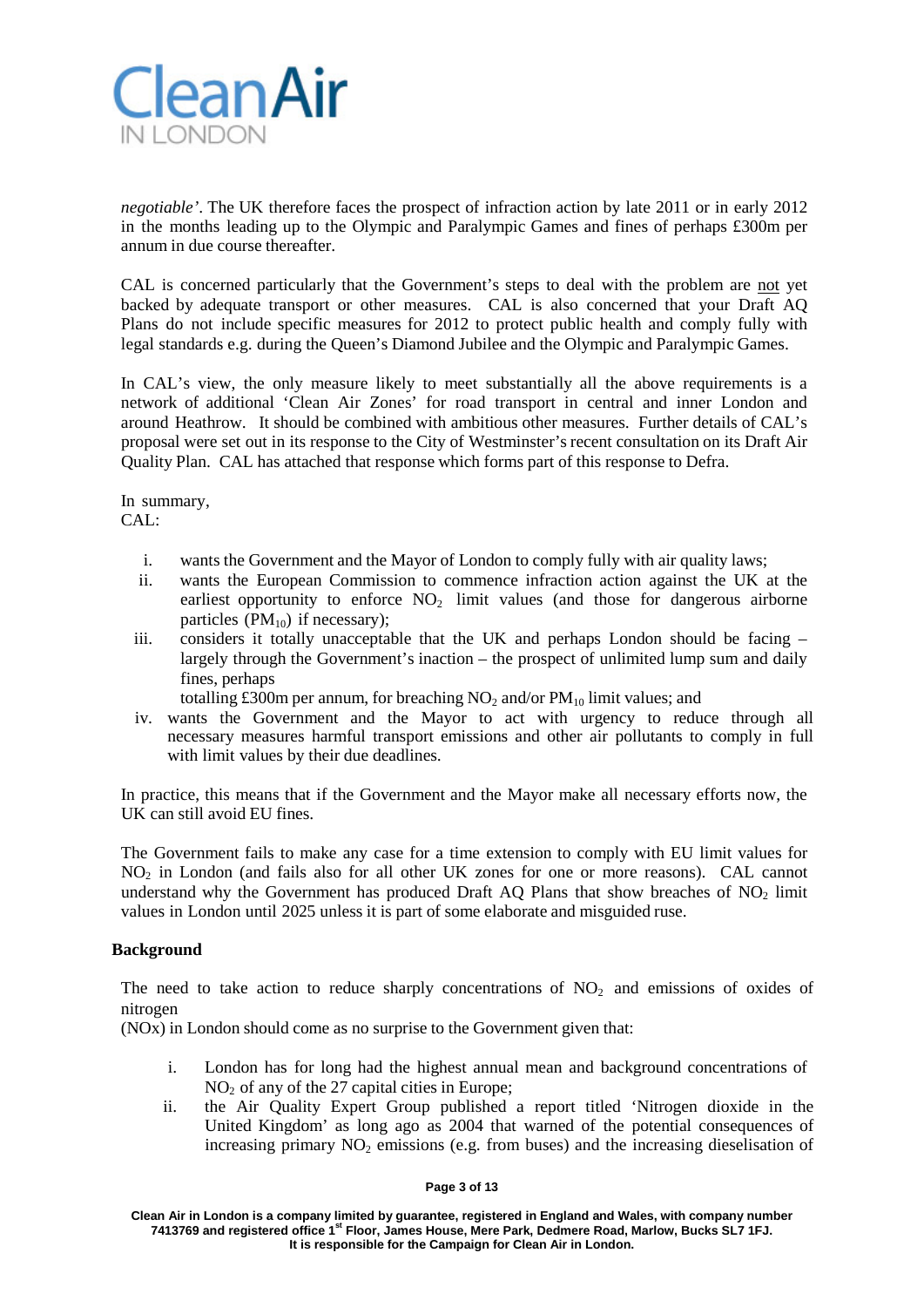

the fleet;

- iii. Defra's own draft report titled 'UK Approach to its Application for Time Extension Notification to Nitrogen Dioxide Limit Value deadline' and published in February 2009 identified Oxford Street in London as likely to have the highest exceedance of any Zone or Agglomeration in the UK in 2015;
- iv. the first draft of Mayor of London's Air Quality Strategy (Draft AQS) published on 5 October 2009 highlighted again the scale of the task. The Mayor's second Draft AQS published on 28 March 2010 even listed the 14 measures for which he wanted Government support in order to comply with the  $NO<sub>2</sub>$  limit values by 2015. This list was repeated in the final version of the Mayor's AQS published in December 2010;
- v. Defra's own report titled 'Air Pollution: Action in a Changing Climate' published in March 2010 estimated that optimising climate policy decisions to account for air pollution could yield additional benefits of approximately  $£24$  billion by 2050;
- vi. the National Audit Office's Briefing for the House of Commons Environmental Audit Committee (EAC) titled 'Air quality' published on 7 January 2010 again highlighted the need for action;
- vii. the EAC published its own report on 22 March 2010 calling on the Government to act;
- viii. the European Environment Agency has reported that the UK is expected to have emitted the second highest tonnage of NOx of the EU 27 and have had the highest percentage of zones breaching the  $NO<sub>2</sub>$  limit values plus margin of tolerance; and
- ix. meanwhile it has been widely known that other Member States were acting to reduce harmful air pollutants. For example, Germany had some 40 inner low emission zones in place in German cities and other hotspots by 1 January 2010.

It is clear the Government has known for a long time that it must act to reduce concentrations of  $NO<sub>2</sub>$ .

## **Importance of nitrogen dioxide for health**

The World Health Organisation (WHO) Air Quality Guidelines (AQG) Global Update 2005 was published in 2006 to offer guidance in reducing the health impacts of air pollution. The AQG for NO<sub>2</sub> are an annual mean of 40  $\mu$ g/m<sup>3</sup> and a one hour mean of 200  $\mu$ g/m<sup>3</sup>.

These AQG were confirmed in an 'Update of WHO air quality guidelines' published in February 2008. That update confirmed the Air Quality Guideline (AQG) value for nitrogen dioxide  $(NO<sub>2</sub>)$ as an annual mean of 40 μg/m3 and a one hour mean of 200 ug/m3 . It said *"The AQG have always addressed exposures and health effects of individual pollutants or indicators (such as PM10 mass, an indicator of a complex pollution mixture with multiple sources). However, as understanding of the complexity of the air pollution mixture has improved, the limitations of controlling air pollution and its risk through guidelines for single pollutants have become increasingly apparent. Nitrogen dioxide (NO2) for example is a product of combustion processes and is generally found in the atmosphere in close association with other primary pollutants, including ultrafine particles. It is itself toxic and is a precursor of ozone, with which it coexists along with a number of other photochemically generated oxidants. Concentrations of NO2 are often strongly correlated with those of other toxic pollutants. Its concentration is readily measured but needs interpretation as a potential surrogate for a set of sources and the resulting mixture. Achieving guideline concentrations for individual pollutants, such as NO2, may therefore bring health benefits that exceed those anticipated on the basis of estimates of a single pollutant's toxicity."* See: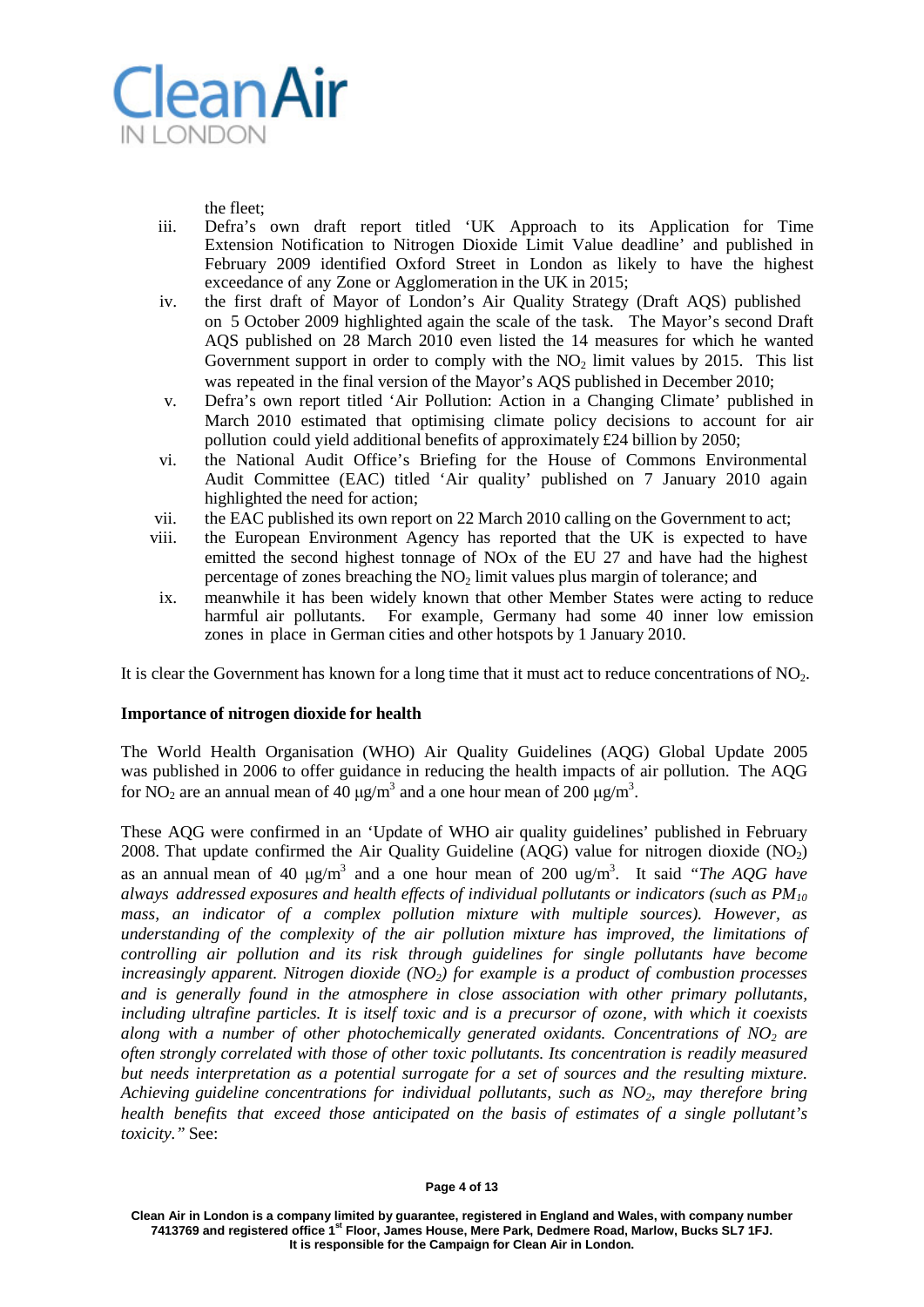

# [http://www.springerlink.com/content/943153q7637737t0/fullte](http://www.springerlink.com/content/943153q7637737t0/fulltext.pdf) [xt.pdf](http://www.springerlink.com/content/943153q7637737t0/fulltext.pdf)

CAL urges the Government to accept that the  $NO<sub>2</sub>$  limit values, which are the same as the AQG above except that the former allows 18 hours over 200  $\mu$ g/m<sup>3</sup> in a year instead of being an 'absolute' level, are important for the protection of human health.

## **Legal requirements and fines**

### **Legal framework**

EU legal standards to protect public health in ambient air have been in legislation since 1999 to be complied with by 1 January 2010. The UK reconfirmed its agreement to these standards, subject to being able to apply for (but not necessarily obtain) a time extension until 1 January 2015, as recently as 2008 when it approved the AQ Directive.

The two EU limit values for NO<sub>2</sub> to be attained and not exceeded are an annual mean of 40  $\mu$ g/m<sup>3</sup> and an hourly mean of 200  $\mu$ g/m<sup>3</sup> not to be exceeded more than 18 times in a calendar year. Concentrations of  $NO<sub>2</sub>$  in Marylebone Road far exceeded legal limits in 2010 with an annual mean of 98  $\mu$ g/m<sup>3</sup> and 534 exceedances of the hourly standard. Concentrations are likely to be similar in many parts of London.

### **Time extension notification**

As you know, the UK may apply for a time extension until 1 January 2015 to comply with the  $NO<sub>2</sub>$ limit values in London and other zones and agglomerations. However, in order to be successful the AQ Directive requires the UK to:

- show it has taken all possible actions to meet the  $NO<sub>2</sub>$  limit values by the original 2010 deadline; and
- *'demonstrate how conformity will be achieved with the limit values before the new deadline'* (Article 22).

There is a separate requirement to produce a short term action plan to '*set out appropriate measures, so that the exceedance period can be kept as short as possible'* (Article 23).

Further, even if a time extension application for  $NO<sub>2</sub>$  was successful, the UK would need to '*ensure the limit value for each pollutant is not exceeded by more than the maximum margin of* tolerance' e.g. an annual mean concentration of 60  $\mu$ g/m<sup>3</sup> throughout the time extension period (Article 22.3). The consultation documents suggest this may not be achieved throughout London until shortly before 2020.

Defra's consultation documents make clear that it does not expect to comply with the  $NO<sub>2</sub>$  limit values throughout London until 2025. The plans in the consultation documents make clear there is insufficient evidence for the UK to seek to postpone for up to five years from January 2010 the compliance date for the  $NO<sub>2</sub>$  limit values.

#### **Page 5 of 13**

**Clean Air in London is a company limited by guarantee, registered in England and Wales, with company number 7413769 and registered office 1st Floor, James House, Mere Park, Dedmere Road, Marlow, Bucks SL7 1FJ. It is responsible for the Campaign for Clean Air in London.**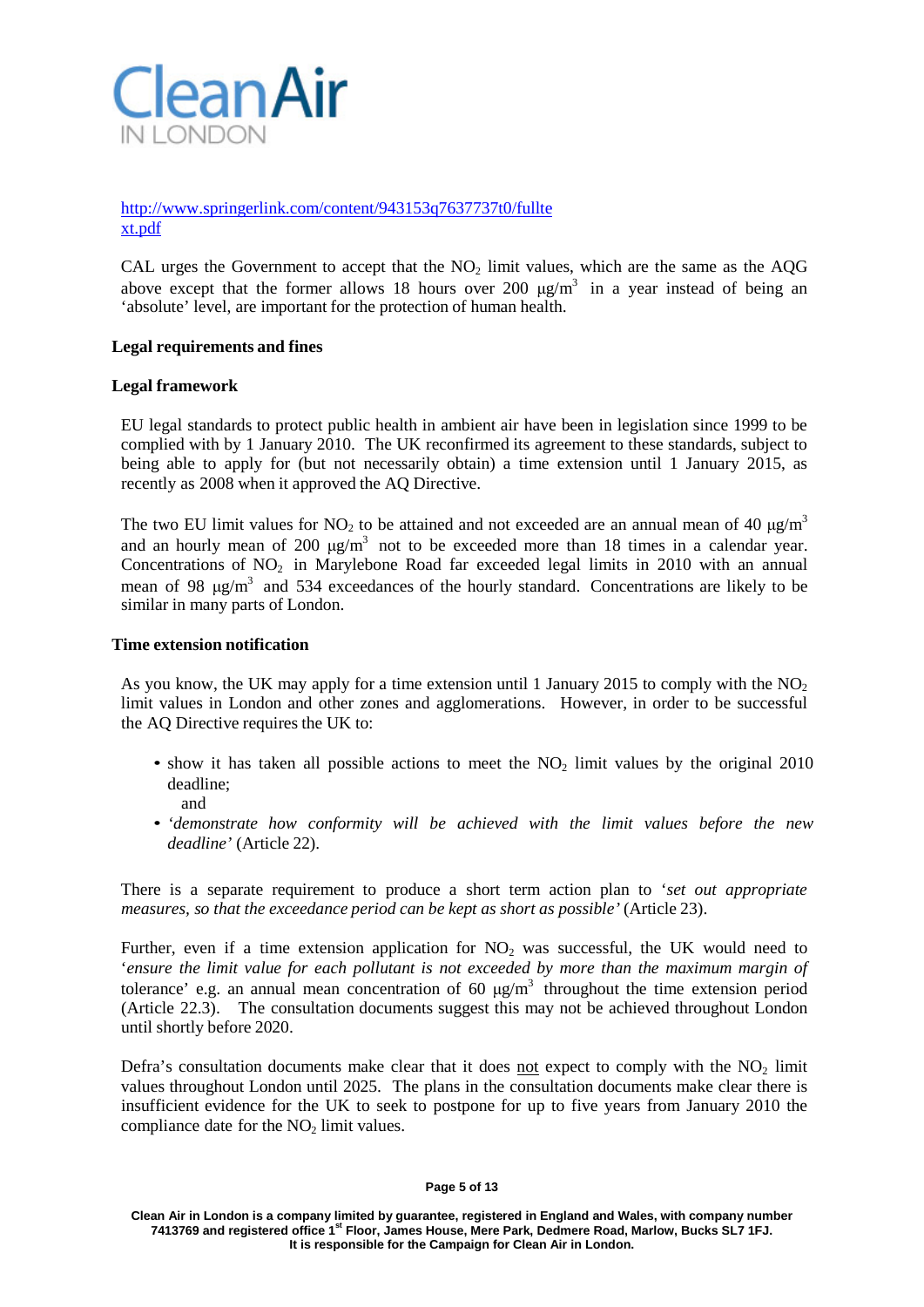

### **Infraction action**

Given the UK is already in breach of the  $NO<sub>2</sub>$  limit values in London, with no sign of them being complied with before 2025, the UK faces infraction action from the European Commission.

The UK must report breaches of the  $NO<sub>2</sub>$  limit values in London for calendar 2010 to the Commission by

30 September 2011. The Commission could commence infraction action at any time thereafter including

in the months leading up to or during the Olympic Games and Paralympic Games.

CAL encourages the European Commission to commence infraction action at the earliest opportunity in the hope it forces the Government and the Mayor of London to act to reduce air pollution and comply fully with air quality laws throughout London.

### **Fines**

In the London Low Emission Zone Variation Order, Supplementary Information dated May 2010 (paragraph 5.48 on page 22), it was stated:

"Should the EU limit values for  $PM_{10}$  and  $NO_2$  not be met, infraction proceedings *against the Government could lead to significant fines, potentially in the region of £300m per year, for each pollutant."*

In a speech on 22 March this year, Commissioner Janez Potočnik, European Commissioner for the Environment, stated:

*"[What] we want to is rather to improve and further develop the legislation beyond what we have now based on the principles of smart legislation. But for me the limit values or timetables are not negotiable."* [CAL emphasis]

CAL understands that Transport Minister Norman Baker indicated at an Environmental Protection UK

conference titled 'The role of Sustainable Transport in Public and Environmental Health' on 29 March 2011 the Government would be lobbying the European Commission to scrap or weaken the  $NO<sub>2</sub>$  limit value(s). CAL is dismayed the Government should be seeking to delay legislation that it signed up to as recently as 2008 to protect public health and improve the environment.

CAL supports Commissioner Potočnik in insisting upon full compliance with limit values including deadlines.

### **Localism Bill**

CAL understands the Government is proposing in the Localism Bill to take powers to be pass EU fines to lower tiers of Government (e.g. the Mayor of London and/or local authorities) which may seek to pass them on further e.g. to businesses and/or residents.

CAL is deeply concerned that London and perhaps its businesses and residents face a financial

### **Page 6 of 13**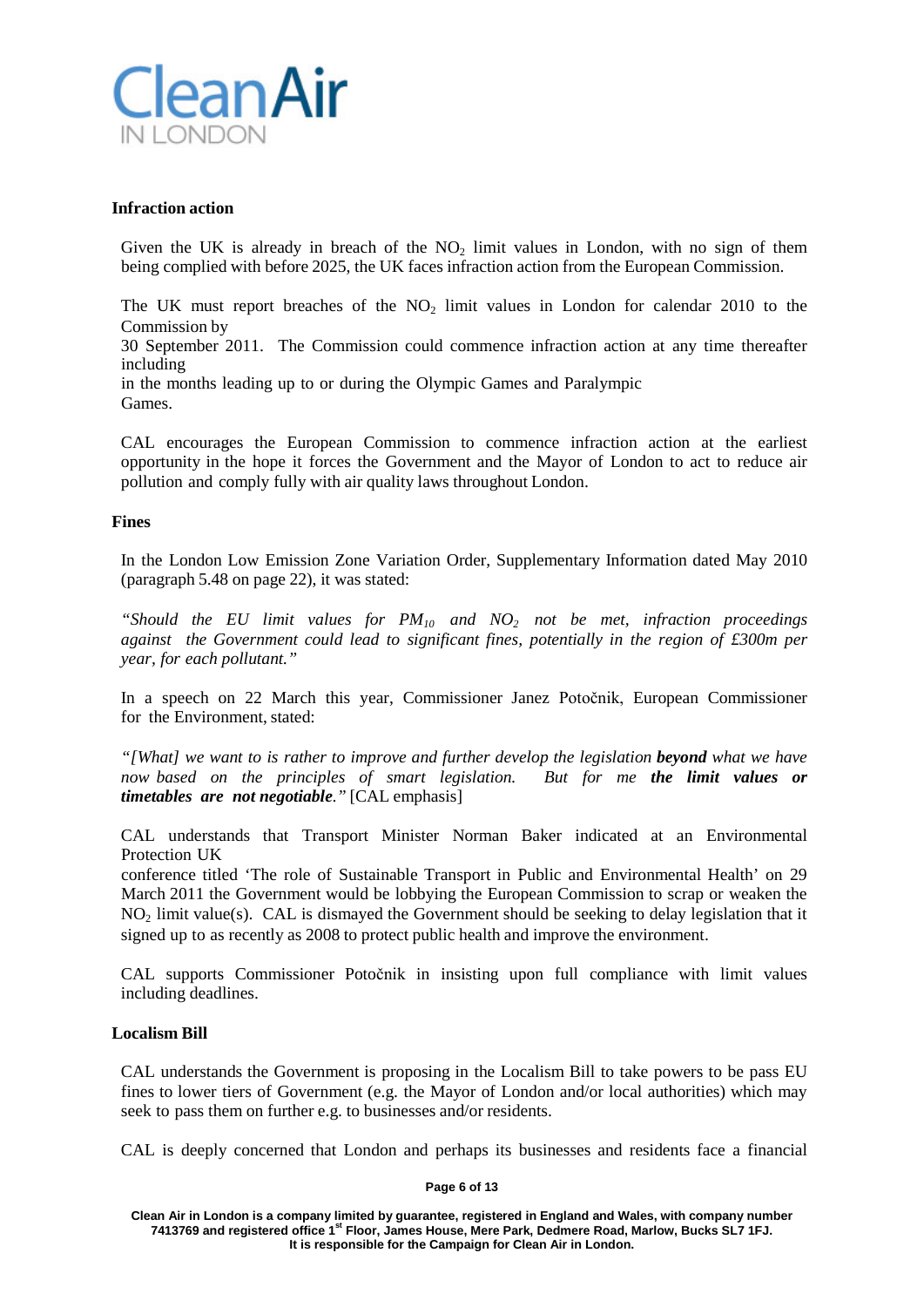

risk of huge fines due to the failure of the Government and the Mayor of London to comply with air quality laws. CAL finds totally unacceptable the failure by the Government and the Mayor of London to comply with air quality laws which are in place to protect public health.

CAL wants the Government and the Mayor of London to comply fully with air quality laws. In practice, this means that, if they make appropriate efforts now, the UK can still avoid EU fines.

## **Defra's analysis**

The consultation documents for the Draft AP Plans show that parts of 40 of the 43 UK zones are not expected to have achieved full compliance with the annual  $NO<sub>2</sub>$  limit value in 2010. Parts of three of the

40 zones are also likely to be non-compliant with the  $NO<sub>2</sub>$  hourly limit value in 2010.

The consultation documents go on to show that of the 40 zones with exceedances in 2010, compliance may be achieved by 2015 in 23 zones, 16 zones are expected to achieve compliance between 2015 and 2020 and that compliance in the London zone is currently expected to be achieved before 2025. The three zones which exceeded the  $NO<sub>2</sub>$  hourly limit value in the 2008 assessment are Greater London, Glasgow and North East Scotland.

Further, the Draft AQ Plans admit:

- 'In 2020, 24.4 km of road are predicted to exceed the  $[NO<sub>2</sub>$  annual] limit value in [London]. The maximum annual average concentration in 2020 is predicted to be 56.4  $\mu$ g/m<sup>3</sup>;
- 'It is currently projected that a small compliance gap will remain in London beyond 2020 which is why full compliance is expected in the period 2020-2025'; and
- The assessment indicates that the  $NO<sub>2</sub>$  hourly limit value is likely to be exceeded in 2010, but achieved by 2015 through introduction of the measures in the baseline and the non-quantifiable local measures outlined in [this] plan.'

Crucially though, Defra fails to comply with the objective conditions necessary for a time extension in respect of any zone.

CAL notes that the Defra's 'Draft Technical Report' titled 'Air Quality Plans for the achievement of EU air quality limit values for nitrogen dioxide (NO<sub>2</sub>) in the UK' is wrong to refer on page 33 to Phase 4 of the London low emission zone (LEZ) requiring all HGVs and buses to meet Euro IV standards in 2015 for  $PM_{10}$  emissions. In fact Phases 3 and 4 are both due to enter into force on 3 January 2012.

It seems the Draft AQ Plans include two measures from the Mayor's AQS which are equivalent to the national LEZ scenario i.e. Transport for London's Bus [Selective Catalytic Reduction] strategy and LEZ phase 5. No account seems to have been taken of the 12 or so other measures listed by the Mayor as needing to be implemented to ensure compliance with the  $NO<sub>2</sub>$  limit values by 2015 as required by law (if a time extension is obtained or now if not).

It seems extraordinary that the national LEZ framework is still *'currently under investigation'* when a similar scheme has been in force successfully in some 40 cities in Germany for more than 18 months.

**Clean Air in London is a company limited by guarantee, registered in England and Wales, with company number 7413769 and registered office 1st Floor, James House, Mere Park, Dedmere Road, Marlow, Bucks SL7 1FJ. It is responsible for the Campaign for Clean Air in London.**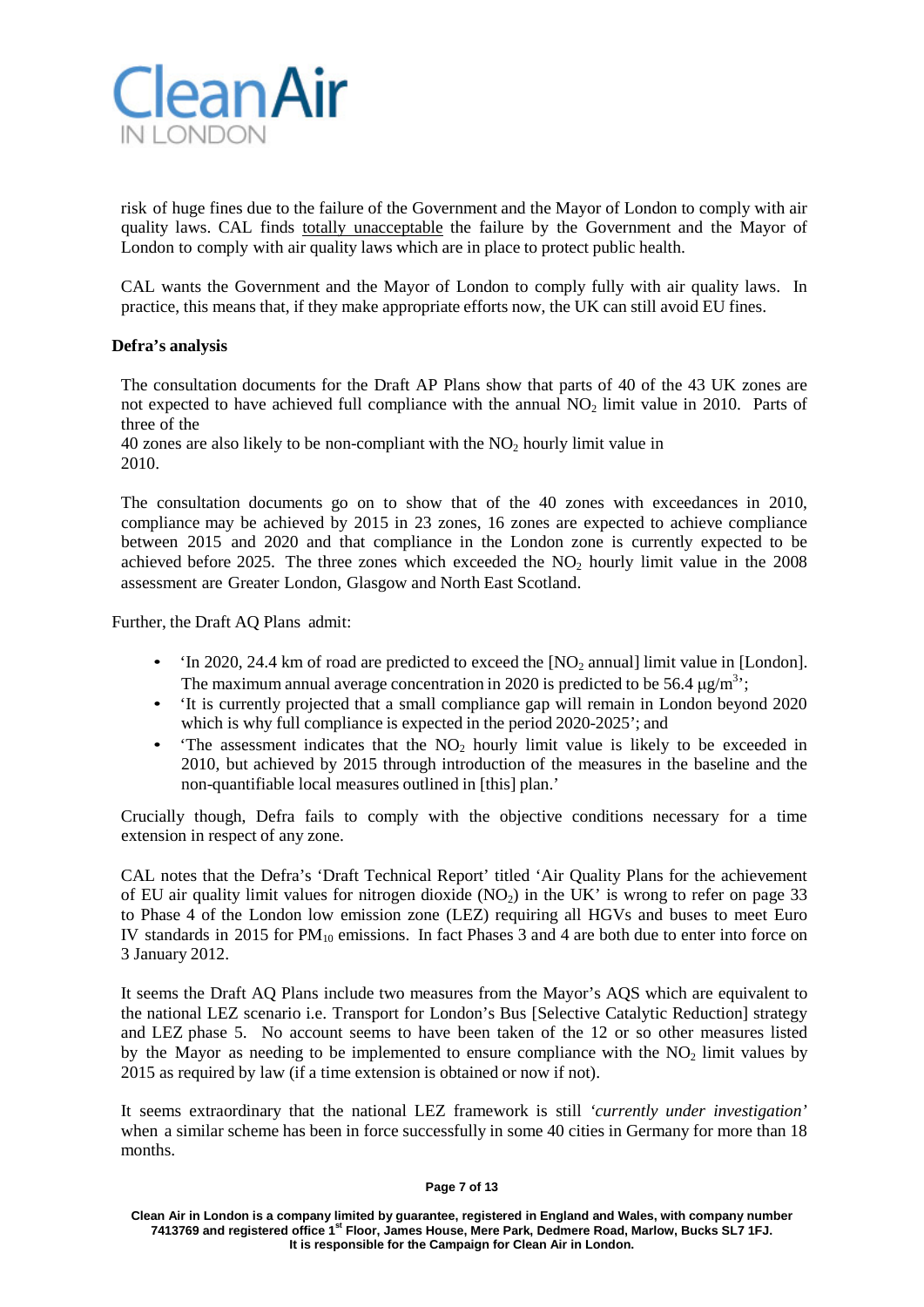

CAL considers it very odd the Government is looking for reasons since 1999 or 2008 for not complying with  $NO<sub>2</sub>$  standards by the due deadlines (e.g. the 'non-performance of the Euro engine emission standards) but not those for complying faster [or perhaps with tighter standards] e.g. in respect of climate change co-benefits and health. This smacks of looking for excuses and unilateralism. Worse, the current and previous Governments have failed to act or have even encouraged the rising volume of traffic on UK roads and the progressive dieselisation of the light vehicle market since 2000.

It is clear we need fewer and cleaner vehicles in the most polluted parts of our cities.

## **Mayor of London's statements on NO2**

The Government's timetable for compliance with  $NO<sub>2</sub>$  limit values is in stark contrast with statements made in the Mayor's AQS published in December 2010. For example, the Mayor's AQS listed in Policy

13 on pages 153 to 159, some 14 measures that *"the Mayor will encourage the Government to put in place…".* See paragraph 5.3.9 on page 154. Relevant other statements in the Mayor's AQS include:

*"Nevertheless, the Mayor has a reasonable expectation that the Government will implement such [14] measures, and that combined with other policies and proposals in the Strategy, they will achieve the objectives of the National Air Quality Strategy and relevant EU limit values in Greater London."* See Paragraph 5.3.10 on page 158.

*"Together with the proposals in Chapters 3 and 4 of this Strategy, and reduced pollution blown into London from outside the capital as a result of national measures, it is likely that the [14] measures listed above would lead to all of outer and inner London being compliant with NO2 limit values in 2015. This would mean that only a few locations in central London would still be in breach of NO2 limit values in*

*2015. At these locations the Mayor is proposing further close joint working with the Government and*

*boroughs to apply targeted local measures to ensure limit values are met by that date. The measures would focus on NOx [oxides of nitrogen] at source, including targeted programmes for roads and the adjoining built environment in the affected areas. The end result of all these interventions would deliver NO2 compliance by 2015 but it must be strongly emphasised that timely implementation, adequately resourced will be necessary to achieve this objective."* See paragraph 5.3.13 on page 158.

The Mayor has made clear therefore it is possible to comply with the  $NO<sub>2</sub>$  limit values by a new deadline of 1 January 2015 i.e. sufficient to obtain a time extension to do so and avoid the prospect of fines.

## **Solutions**

CAL wants the underlying sources of air pollution in London to be addressed by the Government and the Mayor of London in order to protect public health and ensure full compliance with air quality laws and avoid EU fines.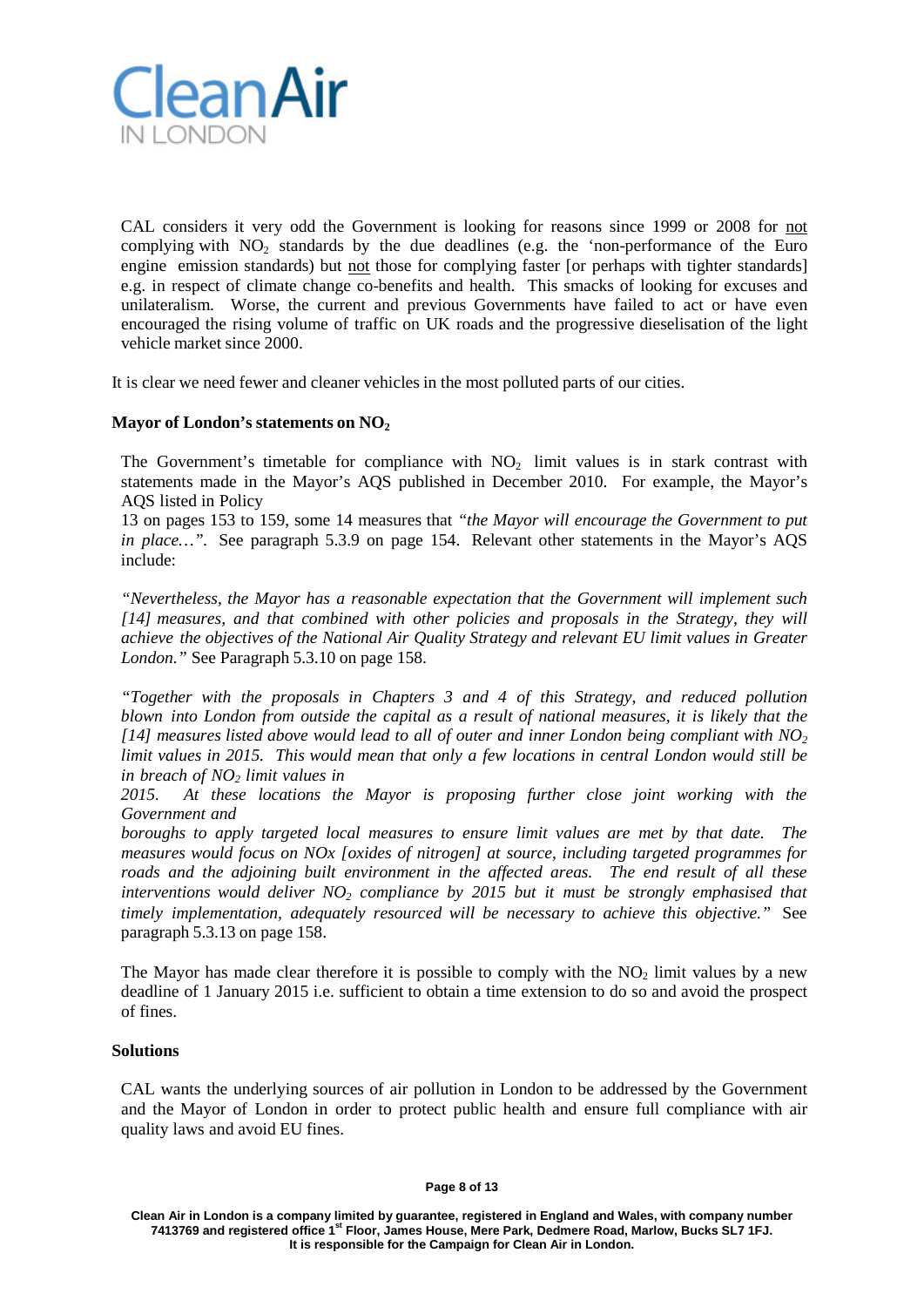

In CAL's view, the use of dust suppressants, for example, to tackle hot-spots and hot-routes is flawed because it masks the problem and is not a sustainable or proportional response to such a serious problem.

# **Clean Air Zone**

CAL wants the Government and/or the Mayor of London to establish a network of additional 'Clean Air Zones' for road transport in central and inner London and around Heathrow. In CAL's view, this should be done in Phases to take account of the celebrations in 2012 and needs to:

- exclude in a Phase 1 all pre-Euro 4/IV diesel vehicles (except Euro 3/III with a diesel particulate filter (DPF) and licenced taxis 'dropping off') from inner London by 7 May 2012; and then reduce the size of the zone to
- exclude in a Phase 2 all pre-Euro 4/IV diesel vehicles (except Euro 3/III with a diesel particulate filter (DPF)) from the Central Congestion Charging Zone by 30 September 2012.

Such a scheme would require little more than: zone signage; windscreen stickers on public transport vehicles for which the emission standards are well known; and an enforcement mechanism. Phases 1 and

2 would be similar to the standard in place in Berlin since 1 January 2010.

CAL estimates that this would exclude up to: 13.5% of London Transport buses; 2.8% of taxis; and

26.2% of diesel cars in Phase 1. The Government should provide financial support for taxi drivers and others.

CAL believes this approach is backed by recent analysis undertaken of Berlin's inner low emission zone (attached) and in a report titled 'Emissions Reduction Scenarios for the City of London Corporation' (CoL Report) (12.5 MB file size):

[http://www.cityoflondon.gov.uk/NR/rdonlyres/2F702BD9-E69E-4DA2-BF79-](http://www.cityoflondon.gov.uk/NR/rdonlyres/2F702BD9-E69E-4DA2-BF79-02F80D75FA66/0/HS_EH_FM863_Sc2_15June11.pdf) [02F80D75FA66/0/HS\\_EH\\_FM863\\_Sc2\\_15June11.pdf](http://www.cityoflondon.gov.uk/NR/rdonlyres/2F702BD9-E69E-4DA2-BF79-02F80D75FA66/0/HS_EH_FM863_Sc2_15June11.pdf)

The CoL Report showed that Phase 1 should achieve full compliance with the  $PM_{10}$  daily limit value even in the most polluted parts of London (e.g. Upper Thames Street) and provide a margin of safety in case weather is adverse (e.g. hot).

In order to minimise the prospect of EU fines for  $NO<sub>2</sub>$ , CAL wants the Government and/or the Mayor to implement a further tightening of the 'Clean Air Zone' for road transport by 2015. In CAL's view, Phase 3 needs to:

• exclude all pre-Euro 6/VI diesel vehicles from central and other parts of inner London by 1 January 2015.

The CoL Report showed that such an approach would achieve full compliance with the  $NO<sub>2</sub>$  annual mean limit value except in one or more of the most polluted streets in London (e.g. Upper Thames Street) and provide a margin of safety in case weather is adverse (e.g. hot). CAL is not aware of any other report which has shown how the  $NO<sub>2</sub>$  limit values can be achieved by 2015 as required by

### **Page 9 of 13**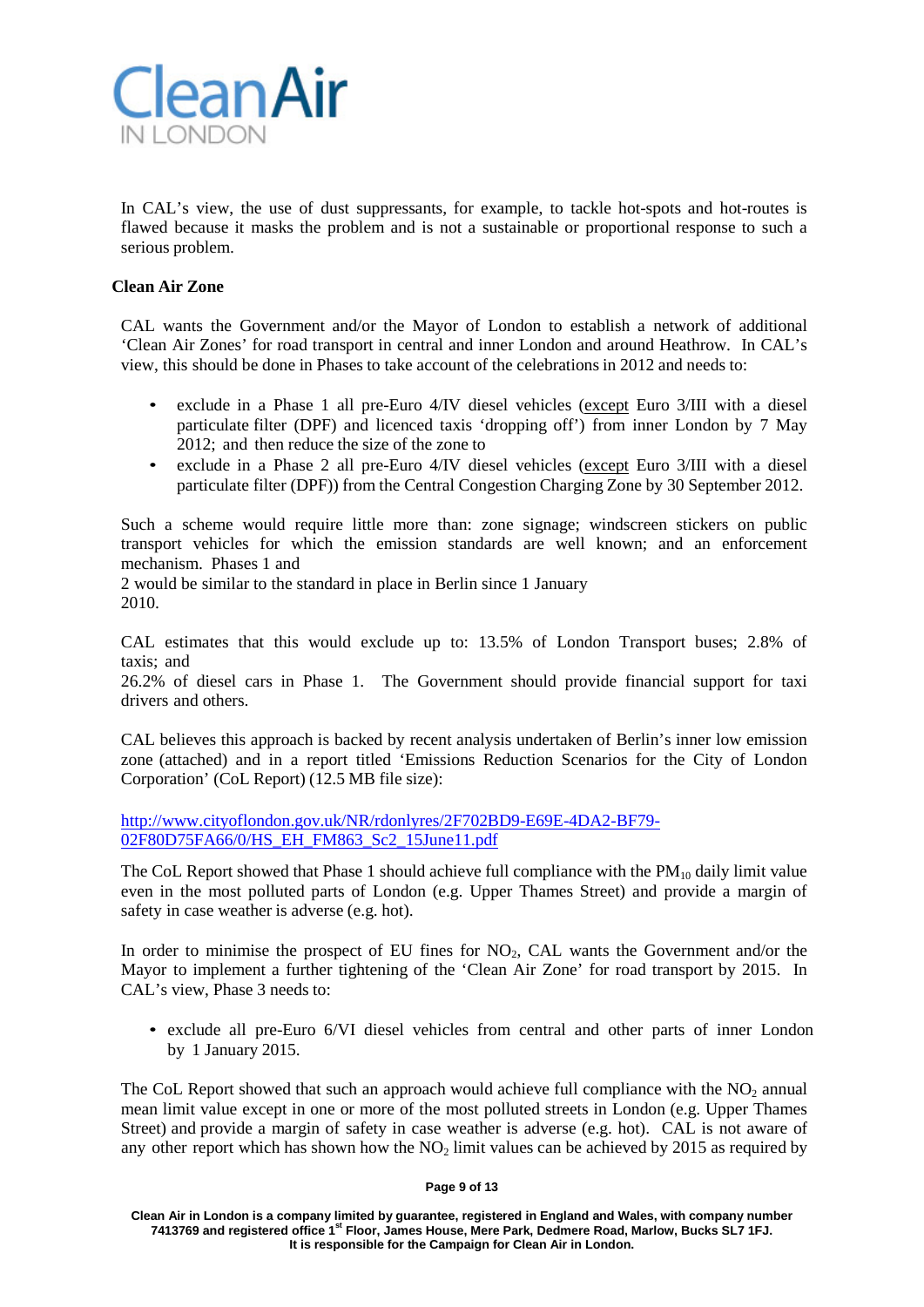

law.

CAL is aware that TfL has produced a report titled 'Stricter emissions standards for central and inner London: a provisional assessment of potential feasibility and effectiveness' dated June 2011. This report admitted that a Berlin style zone would be 'quick and inexpensive to implement' but then did not consider such a scheme. The report which dismissed a central or inner low emission zone, primarily on cost grounds, did not consider: a quantification of benefits; the need to avoid transport chaos during the Olympics; or the need to comply cost effectively with air quality legal deadlines.

One or more inner Clean Air Zones are consistent with the Mayor's Air Quality Strategy (MAQS) which says:

- 'London boroughs may wish to explore establishing their own emission control schemes in response to local circumstances. Where appropriate and consistent with Mayoral strategies, the Mayor will consider supporting these, for example through the LIP process and other measures. To ensure London-wide inter-operability and to minimise compliance costs the Mayor would work with boroughs to establish guidelines for introducing a local zone should there be interest in doing so' (paragraph 3.12.3 on page 100); and
- 'The original central London congestion charging zone has been identified as a potential location for a local low emission zone due to the high concentrations of  $PM_{10}$ and  $NO<sub>2</sub>$  in the area and because it is an established 'zone'. TfL will work with boroughs and other stakeholders to assess the feasibility and cost effectiveness of potential options' paragraph 3.12.4 on page 100).

Of course, CAL would like to see the Government and the Mayor of London implement scrappage, abatement and incentive schemes and/or other mitigation measures for which benefits should far exceed costs. For NO<sub>2</sub>, for example, the MAQS lists on pages 153 to 159 some 14 measures that should be taken by 2015 to reduce concentrations of that pollutant. The CoL Report also suggests other measures that could be adopted (e.g. the use of biomethane and electric vehicles). If these other measures are implemented by 2015, it may be possible to delay for a short time the implementation of Phase 3 of the Clean Air Zone.

**However, please be in no doubt, given the scale of the public health and legal failings, CAL considers the three Phases should be implemented by the dates mentioned above whether or not the Government and/or the Mayor of London and/or Transport for London play their part in mitigating the impacts.**

## **Walking and cycling**

CAL is very supportive of measures to increase walking and cycling. In CAL's view, current efforts are no more than a drop in the ocean compared to what is needed. Please address this omission in the final AQAP.

### **Buildings and development**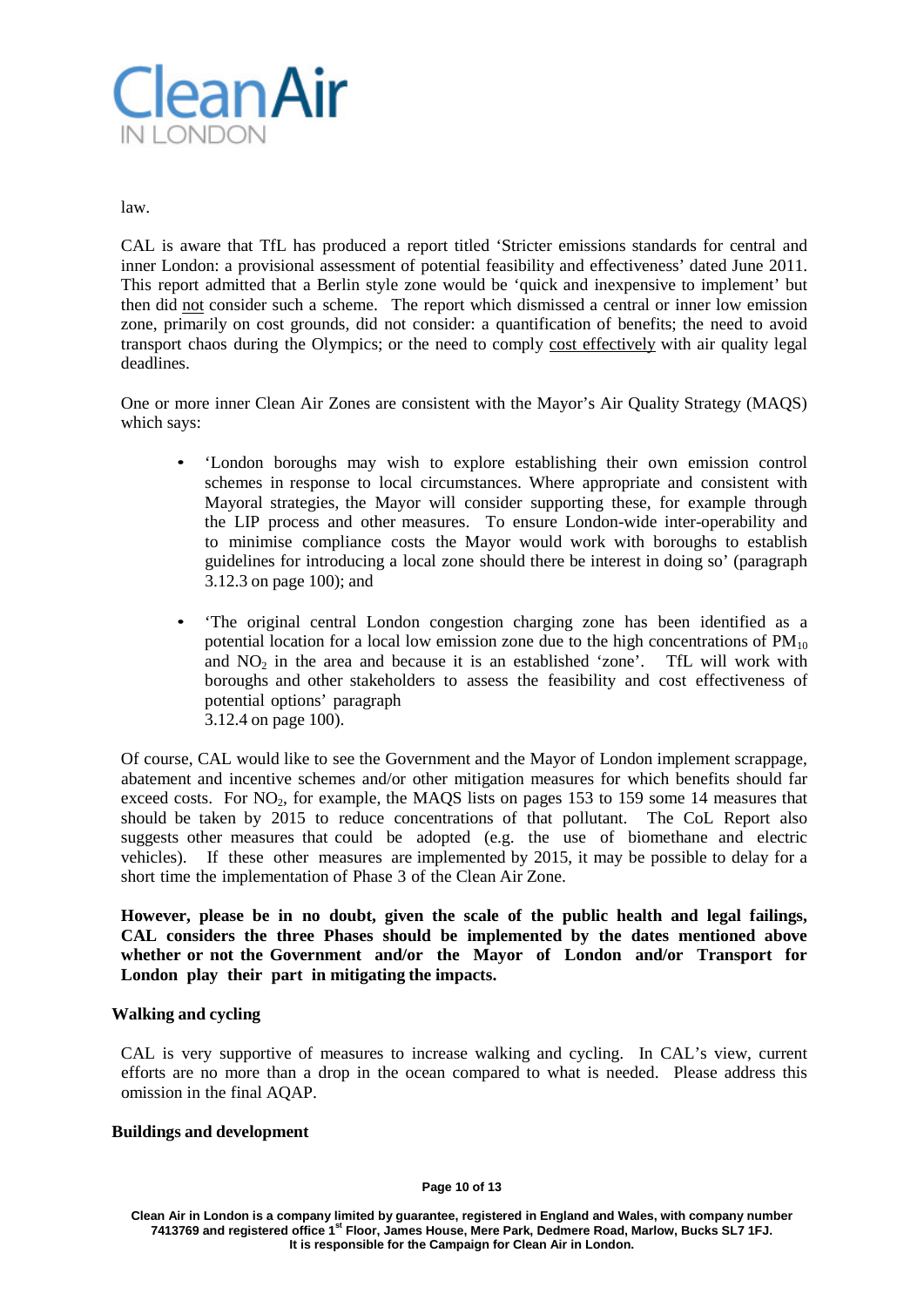

CAL notes your proposals to tackle emissions from buildings and development. Please amend the Draft AQAP throughout to take full account of the Mayor of London's London Plan published recently e.g. in respect of biomass boilers.

CAL encourages the Government to:

- require a detailed air quality impact assessment for any development where biofuel or biomass is proposed for on-site energy generation;
- develop local best practice guidance from gas Combined Heat and Power plant;
- encourage developers to install non-combustion renewable energy technology to work towards energy security and carbon reduction targets (e.g. solar and anaerobic digestion); and
- consider cost-effective ways of minimising emissions from back-up generators.

The Draft AQAP needs also to tackle the impact of Crossrail during construction and include measures to offset the impacts on local air quality.

CAL set out the above proposal and others in a response to the City of Westminster's Draft Air Quality Action Plan dated 22 July 2011 on the approach needed to ensure full compliance with air quality laws in London. That response is attached and forms part of this response to Defra's Draft AQ Plans for  $NO<sub>2</sub>$ .

## **Other**

CAL has the following additional comments and/or questions:

- i. CAL has found no evidence of a Strategic Environmental Assessment and/or a Racial Equality Impact Assessment. The apparent lack of these documents further makes it difficult to comment on this consultation. CAL notes that the Impact Assessment seems to have published after the launch of the main consultation and is still at an initial stage with key figures missing;
- ii. please provide a full list of the 'other options' which were not presented in Table 4 on page 25 of the Draft UK Overview Document but were identified by Defra (e.g. downsizing of petrol cars, electrification of certain parts of the fleet and fitting SCR to power stations) together with the precise reasons for not presenting each of them (e.g. what constraints in feasibility of implementation did Defra identify?);
- iii. why has the Air Quality Plan for the Greater London Urban Area been split into subzones for Heathrow and the rest of London? CAL understands that – in order to ensure consistency – zones may not be split?; and
- iv. Ministers have indicated they plan to seek the further postponement or non-enforcement of the  $NO<sub>2</sub>$  limit values. What specifically is the Government seeking and through what mechanism?

# **Conclusion**

In summary, CAL:

i. wants the Government and the Mayor of London to comply fully with air quality laws;

### **Page 11 of 13**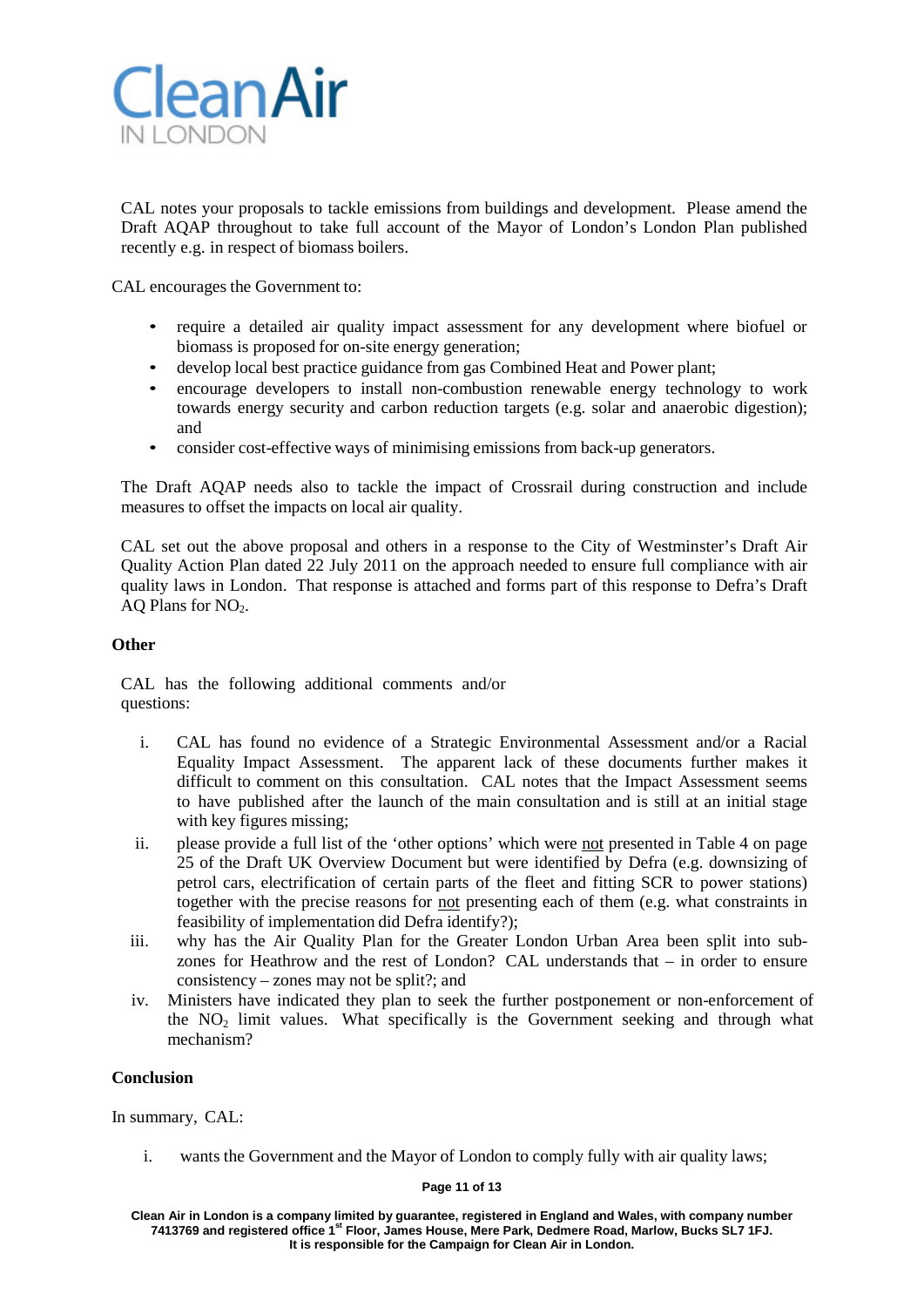

- ii. wants the European Commission to commence infraction action against the UK at the earliest opportunity to enforce  $NO<sub>2</sub>$  limit values (and those for dangerous airborne particles  $(PM_{10})$  if necessary);
- iii. considers it totally unacceptable that the UK and perhaps London should be facing largely through the Government's inaction – the prospect of unlimited lump sum and daily fines, perhaps totalling £300m per annum, for breaching  $NO_2$  and/or  $PM_{10}$  limit values; and
- iv. wants the Government and the Mayor to act with urgency to reduce through all necessary measures harmful transport emissions and other air pollutants to comply in full with limit values by their due deadlines.

In practice, this means that if the Government and the Mayor make all necessary efforts now, the UK can still avoid EU fines. CAL cannot understand why the Government has produced Draft AQ Plans that show breaches of  $NO<sub>2</sub>$  limit values in London until 2025 unless it is part of some elaborate and misguided ruse.

Defra's own analysis makes clear that road transport emissions, and bus and taxi emissions in particular must be reduced sharply in the most polluted parts of London if public health is to be protected, air quality laws are to be complied with and EU fines are to be avoided.

In CAL's view, the only measure likely to meet substantially all the above requirements is a network of additional 'Clean Air Zones' for road transport in central and inner London and around **Heathrow** 

I would welcome the opportunity to discuss this submission with you. CAL has provided advice to a number of other organisations on their submissions.

Yours sincerely

Simon Birkett Founder and Director Clean Air in London

Enclosure

cc:

Commissioner Potočnik Joan Walley MP, Chair, Environmental Audit Committee Mark Field MP The Rt. Hon. Sir Malcolm Rifkind Jean Lambert MEP, Green Sarah Ludford MEP, Liberal Democrat Claude Moraes MEP, Labour Charles Tannock MEP, Conservative Isabel Dedring, Deputy Mayor, Transport Kulveer Ranger, Director of Environment and Digital London James Cleverly AM, London Assembly Environment Committee Darren Johnson AM, Deputy Chair, London Assembly Environment Committee

**Page 12 of 13**